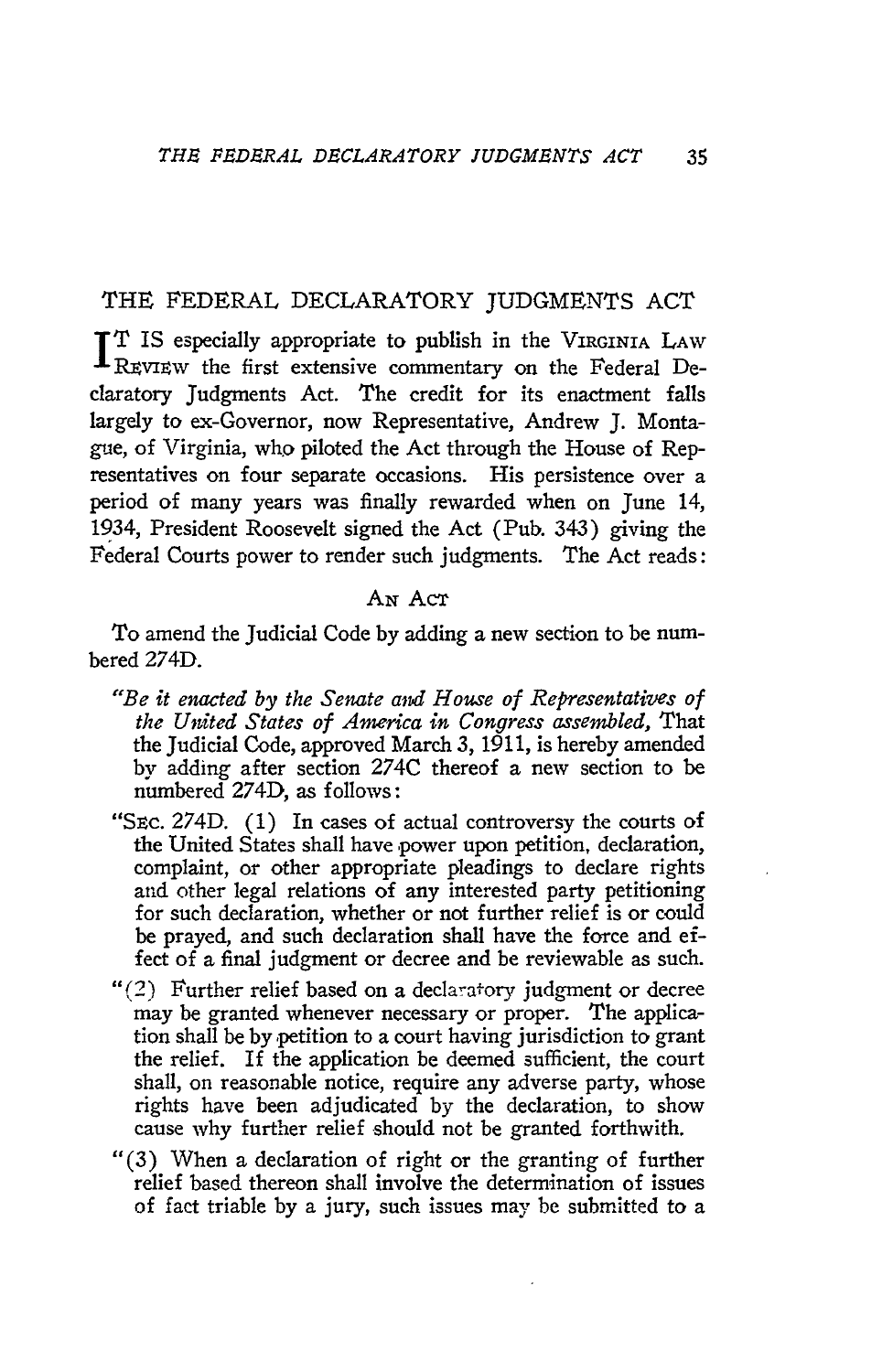jury in the form of interrogatories, with proper instructions by the court, whether a general verdict be required or not."

The Declaratory Judgments bill when introduced in the Senate on January 7, 1919,<sup>1</sup> was confined practically to the first paragraph above, which followed closely the model of the English Order 25, Rule 5, of the Supreme Court Rules of 1883, reading:

"No action or proceeding shall be open to objection on the ground that a merely declaratory judgment is sought thereby, and the Court may make binding declarations of right whether any consequential relief is or could be claimed; or not."

The bill had been reintroduced in each Congress since 1919 and hearings upon it were held by the House judiciary Committee on February 1, *1922,* and March *25,* 1926, and by a subcommittee of the Senate Judiciary Committee on April 27 and May 18, 1928. Before its final adoption in 1934 it had passed the House, after favorable report of Representative Montague speaking for the Judiciary Committee, on three separate occasions, in 1926, 1928 and 1932. The Senate Committee, after first displaying enthusiasm for the bill during the chairmanship of Senator Fletcher of Florida in 1919, permitted the initiative to pass to the House. Possibly the Senate was discouraged by the oblique *dicta* of the United States Supreme Court, which, like the Michigan Supreme Court at first, seemed to confuse the declaratory judgment with an advisory opinion.2 Yet the House pressed on in each session. In 1933 came the clarifying decision of the United States Supreme Court in the case of *Nashville, Chattanooga and St. Louis Ry. v. Wallace,3* which in effect overruled the earlier *dicta,* on the generous explanation that they had been expressed on

65th Cong., **S.** 5304, and brief in support, printed by Senate Judiciary ,Committee, reprinted from 28 Yale Law Journal 1, 105 (Nov., Dec., 1918). **'** Liberty Warehouse Co. v. Grannis, *273* **U. S. 70,** 47 Sup. Ct. **282** (1927); Liberty Warehouse Co. v. Burley Tobacco Growers Coop. Marketing Asso., *276* U. S. 71, 89, 48 Sup. Ct. 291, 294 (1928); Willing v. Chicago Auditorium Asso., 277 U. *S.* 274, 48 Sup. Ct. 507 (1928). These cases are discussed at length in BORCHARD, DECLARATORY JUDGMENTS, 271 et seq. (1934). The first Michigan decision on the 1919 statute, Anway v. Grand Rapids Railway Co., 211 Mich. 592, 179 N. W. 350 (1920), was in effect overruled, with the aid of ar; amended statute, in Washington-Detroit Theatre Co. v. Moore, 249 Mich. 673, 229 N. W. 618 (1930).

**. '** 288 U. **S.** 249, 53 Sup. Ct. 345.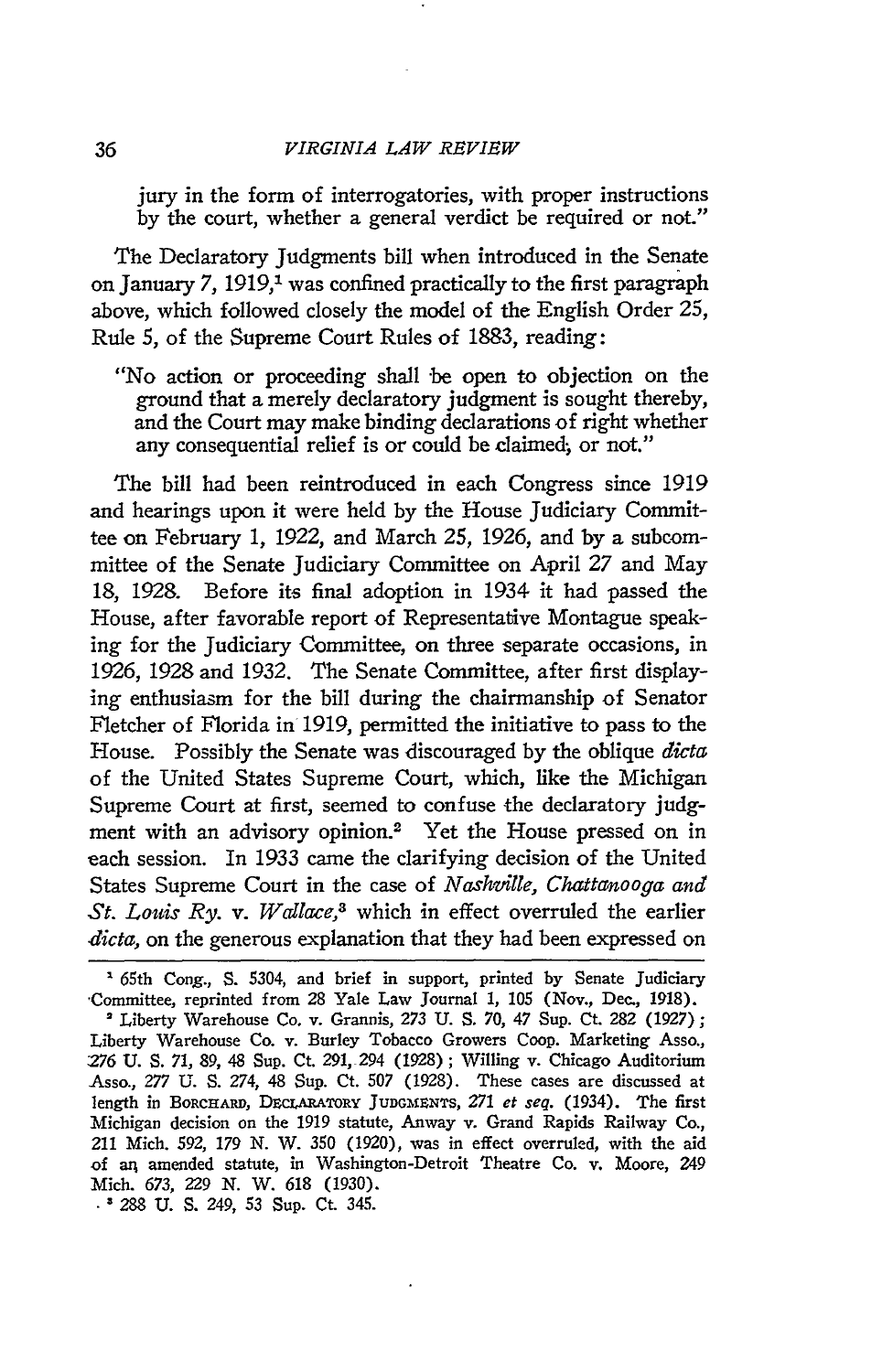the assumption that the facts in those cases were "thought" to require advisory opinions on "an uncertain or hypothetical state of facts." In the *Nashville* case the Court had to determine whether it would review the final decision of a state court rendering a declaratory judgment, having in mind the fact that a negative conclusion would have made the declaratory judgments of state courts on federal questions unreviewable, thus overturning a settled constitutional rule. Facing the issue squarely and for the first time having to examine closely the nature of a declaratory judgment the Supreme Court could not but come to the conclusion that a declaratory judgment in an "adversary proceeding involving a real, not a hypothetical, controversy" meets every requirement of a justiciable "case or controversy." The Court thus reached the same conclusion as had nineteen state supreme appellate courts on the issue of constitutionality, an issue which never should legitimately have been considered debatable.<sup>4</sup> With that obstacle disposed of, there was no longer any reason for Senate hesitation and the Senate passed the bill on June **6,** 1934, the House having already on May **7,** 1934, passed it (H. R. **4337)** for the fourth time.<sup>5</sup>

**II**

Had the Supreme Court in the first *Liberty Warehouse* case **6** held, as is believed they should have,<sup> $7$ </sup> that the procedure for a

**' 273 U. S. 70,** 47 Sup. Ct. **282 (1927).**

**'** This in effect seems to be admitted **by** the Court in the Nashville case, *supra,* note **3,** in these terms: "But the Constitution does not require that the ease or controversy should be presented **by** traditional forms of procedure, invoking only traditional remedies. The judiciary clause of the Constitution defined and limited judicial power, not the particular method **by** which

**<sup>&#</sup>x27;** TIe state decisions are reviewed in **BoRcHARD,** *supra,* note 2, **pp. 251** *et seq.* **'** At the last moment, there was a threat of failure due to inadvertence.

Senate **588** differed slightly from H. **R. 4337.** On June **6** the Senate, at the initiative of Senator King of Utah, chairman of the subcommittee that had dealt with the matter since **1926,** unanimously passed **S. 588.** This would have required a resubmission of the bill to the House Judiciary Committee and the House, and both houses would have had to repass the agreed bill. With adjournment so close, the bill might easily have failed. Senator King therefore on June **9** moved for reconsideration, asked for the postponement of **S. 588** as passed, and substituted H. R. **4337,** which was unanimously adopted. (Cong. Record, **p. 11286.)** The bill then went to the President for signature.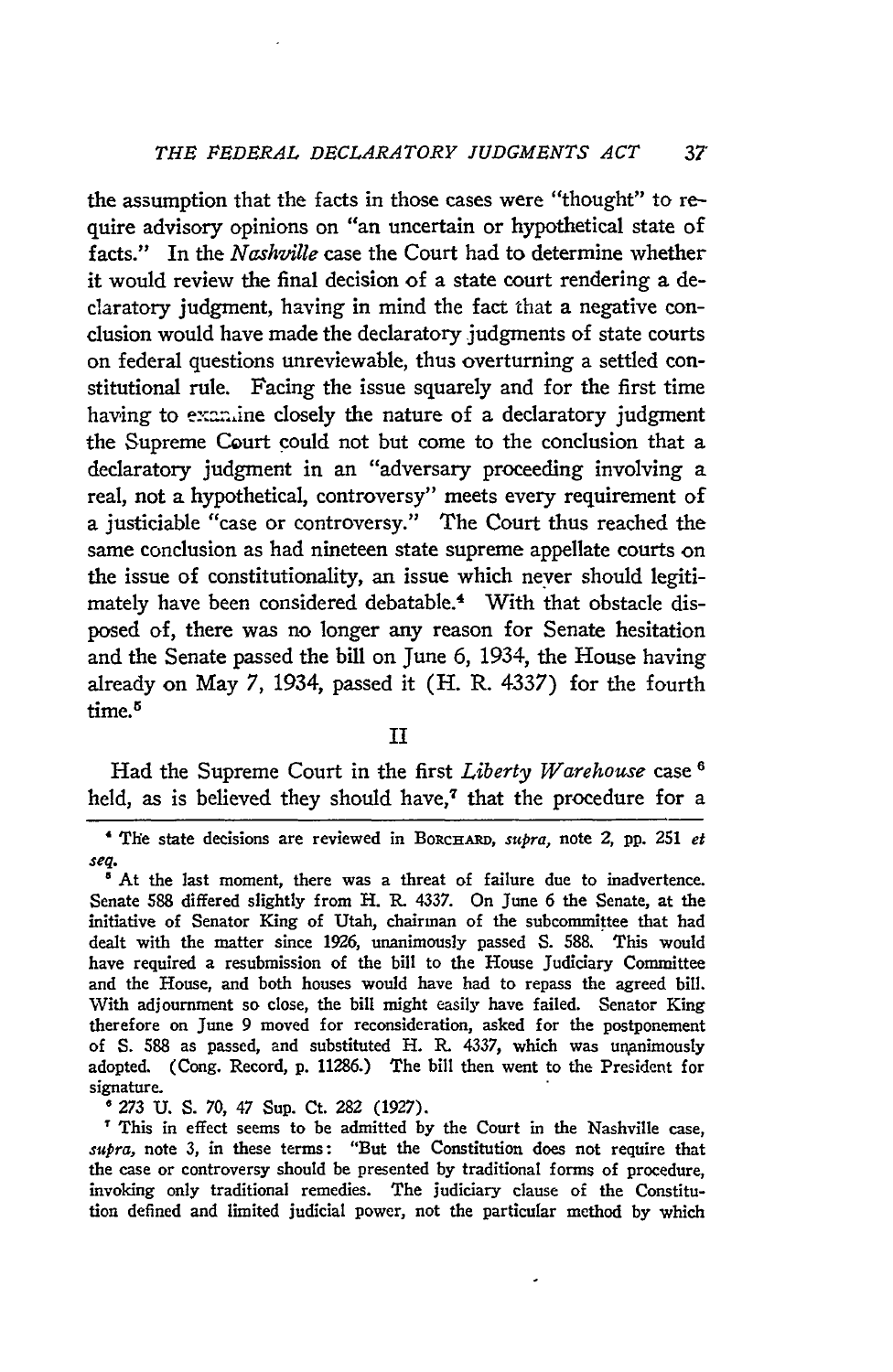declaratory judgment involved matters of "practice, pleadings and forms and modes of proceeding," it would have been possible to bring actions in the federal courts for declaratory judgments at law under the Conformity Act in the thirty-four states and territories now enjoying that procedure. No federal act would have been required. In equity cases Anglo-American courts have long exercised the power to render declaratory judgments, though not expressly so denominated. The judgments of courts construing wills, interpreting deeds, trying disputed titles to property, real and personal, quieting title and declaring the non-existence of clouds, declaring the nullity of instruments and legal relations, including marriage, establishing boundaries and declaring the validity of bond issues, and judgments in an infinite variety of proceedings not requiring execution are nothing but declaratory. It is, therefore, proper to say that the statutory authorization to render declaratory judgments is merely an invitation to use a power courts have always had; so that the occasional suggestion of high judges that the federal courts had no power to render declaratory judgments indicates the psychological domination of labels and names over facts. But in view of the confusion that had been created, it was doubtless desirable to pass a special federal act, a fact which will probably persuade the remaining states no longer to forego the advantages of declaratory relief and should remove all doubts from the federal courts. Declaratory relief is neither legal nor equitable, but *sui generis.* It has the advantage of escaping the technicalities associated with equitable and extraordinary remedies, thus enabling the substantive goal to be reached in the speediest and most inexpensive form.

With the execution of Public 415, enacted June 19, 1934, giving the Supreme Court the power to make uniform rules in actions at law in the federal courts, $8$  the Conformity Act will be superseded, so that the distinction between proceedings at law and in equity will probably tend gradually to disappear and a single form of action be substituted. This should aid the utilization of the de-

that power might be invoked. It did not crystallize into changeless form the procedure of 1789 as the only possible means for presenting a case or controversy otherwise cognizable **by** the federal courts."

**<sup>8</sup>**See the valuable explanation of this Act **by** Atty. Gen'l Cummings in United States Law Week, June **19,** 1934, **pp.** 2, *16.*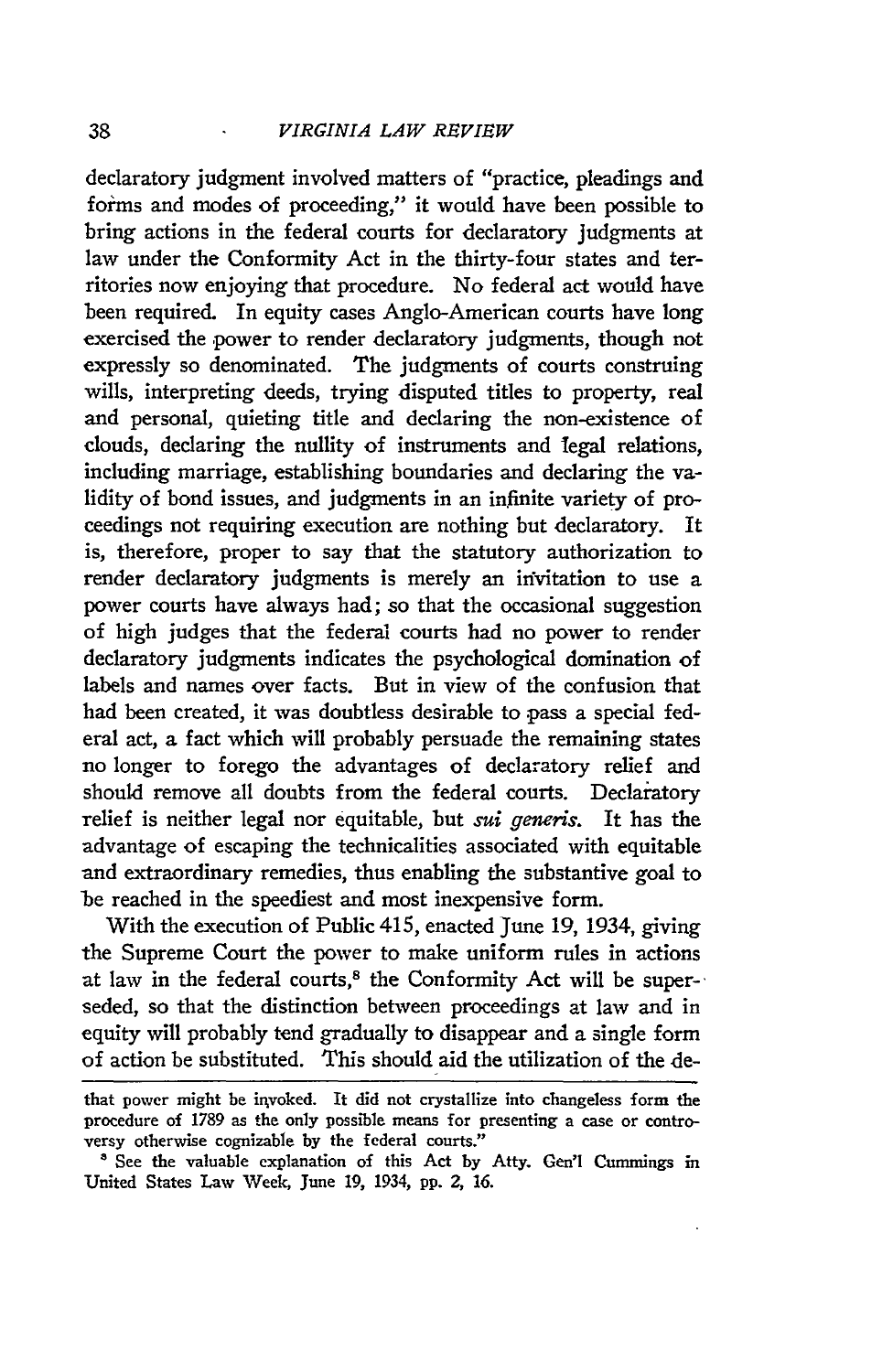claratory action, which differs in no respect from a traditional action except that the prayer for relief seeks only a declaration and not a coercive decree. It should help states like New Jersey finally to rid themselves of the outmoded separation of the two jurisdictions in law and equity which has resulted in social waste and injustice to the community and to litigants, barred from their goal of substantive adjudication by devious procedural obstacles. Litigants should not be turned out of courts on the excuse that they have come in through the wrong door.

The Federal Declaratory Judgments Act leaves out the reference, found in the earlier drafts, to the fact that declaratory judgments shall be rendered in cases which now or hereafter may be assigned to the federal jurisdiction. The reason for the omission is that the reference seemed unnecessary, for the Act is merely an amendment to the Judicial Code defining the federal jurisdiction, and while ostensibly conferring on the courts an additional power in cases already within their jurisdiction by reason of person and subject matter, does not add to such jurisdiction in any respect. In the customary federal cases, therefore, the courts can now render judgments which carry no execution, and while that is only a slight change, so slight that it was accomplished in England without statute and by mere rule of court, its effect is not inconsiderable. It enables the federal courts to render such judgments in two principles types of cases, (1) where all the conditions of a coercive action are present, yet where the plaintiff or petitioner is satisfied with a mild instead of a drastic remedy, merely declaring his rights; and (2) where no coercive remedy is possible, e. *g.,* where the plaintiff seeks relief from the restrictions of a covenant or a declaration of his privilege to sublet, demolish or to act under the contract or statute free from a threatened penalty or sanction. In the former type of case, some physical "wrong" or breach may already have been committed, but the plaintiff, desiring not to sunder the economic or social relations involved, which a "fight to the finish" might entail, contents himself with a suit for a judgment declaring his rights in the premises, enabling him thus to proceed to adjust his established legal relations accordingly. The social value of this privilege of substituting adversary adjudication for embittered hostilities is evi-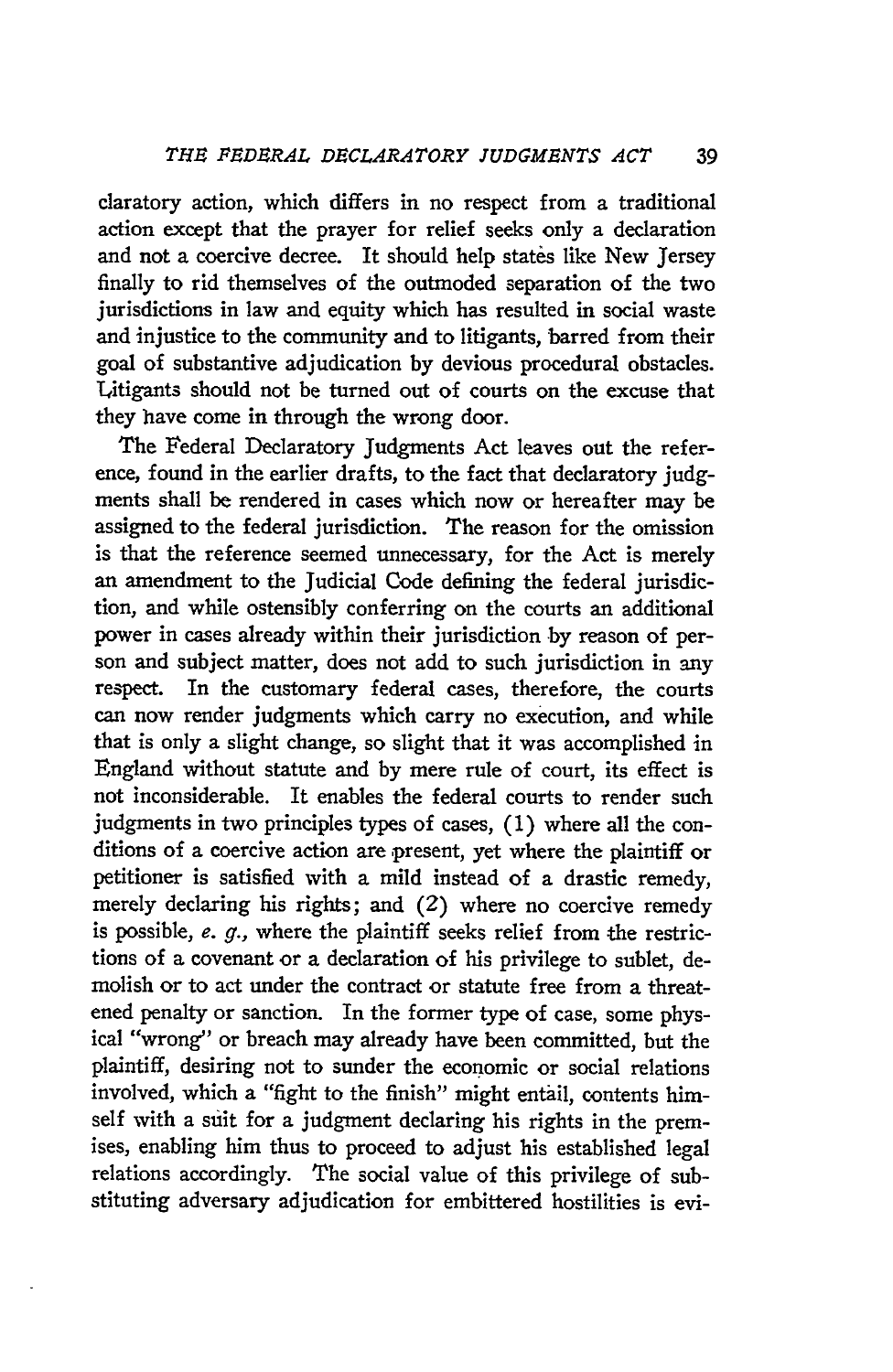denced in the thousands of cases in England and elsewhere where this substitution of remedy has proved advantageous to all parties concerned and hence to society.

The second type of case, where no physical "wrong" has yet been committed, has three major exemplifications. There is, first, the case where each party maintains that the statute, contract or instrument under dispute means what he says it does and claims the right to act accordingly. Under traditional procedure it would be necessary, as a condition of adjudication, for one or the other party to act on his own assumption of his rights, purport to breach the contract or relation and then await a suit for damages or other coercive relief. "Sometimes, but not usually, an injunction against breach might lie. But a party should not be bound to run such risks in order to obtain an adjudication of his rights; as was said by Mr. Justice Butler for the Supreme Court in granting an injunction against the enforcement of a criminal statute threatening property values, "they are not obliged to take the risk of prosecution, fines and imprisonment and loss of property in order to secure an adjudication of their rights." **9** Under declaratory procedure one party sues the other for a declaration that his contentions are correct or that he is privileged to act as he claims, whereupon the Court declares the "true" construction and meaning of the disputed instrument or relation. Both parties can then proceed in safety; no damage has been done; a dispute has been decided before the *status quo* has been ruptured, perhaps irretrievably. The saving in social waste hardly needs emphasis. Why it should have been necessary to tear down any part of the Chicago Auditorium before the lessee could obtain an adjudication of his legal privilege so to do, a privilege denied by the lessor, $10$  is explainable only by the narrow views of procedural tradition and the hampering restrictions of equity, which asserted that a cloud arising on the face of an instrument under construction cannot be declared. The fact that it was not possible to obtain a construction of the lease, the object of the most vital dispute between the parties, before the lessee took a possibly fatal step inviting forfeiture of the lease and a suit for waste is an indication of the defectiveness of

40

Terrace v. Thompson, **263 U. S.** 197, 216, 44 Sup. **Ct.** 15 (1923).

Willing v. Chicago Auditorium Asso., **277** U. S. 274, 48 Sup. Ct. 507 (1928).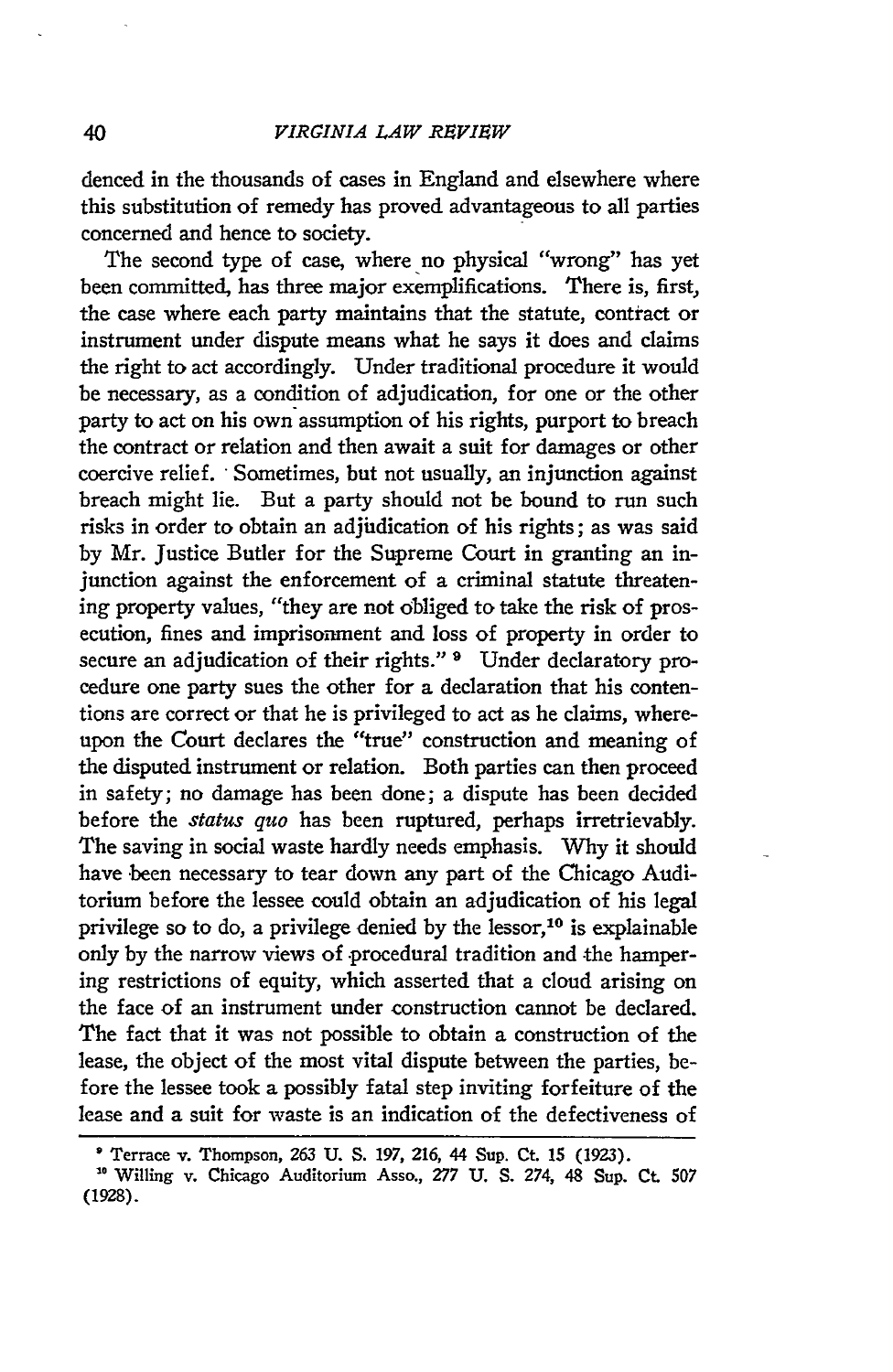a procedural system which does not make it possible to bring to adjudication important legal disputes without requiring violence, destruction and extraordinary risks of loss. People will often forego the exercise of rights rather than run such risks. They should not be obliged to do so. Under declaratory procedure they avoid this necessity. A contract can be construed equally effectively before a party has acted upon his own assumption as to his rights. As Congressman Gilbert expressed it in a much quoted remark in the House of Representatives on January *25,* 1928:11 "Under the present law you take a step in the dark and then turn on the light to see if you stepped into a hole. Under the declaratory judgments law you turn on the light and then take the step."

In both cases the Court is a court of construction. In the one case it acts before violence has been committed, in the other, after. Violence should not be necessary; the seriousness and actuality of the dispute, the question whether the issue is real or only hypothetical, can be ascertained by the Court without requiring violence. The risks entailed are altogether disproportionate to any social advantage. No civilized system should require such a disastrous step as a condition of obtaining a judicial judgment. The decision is made, not in advance of controversy or dispute, but in advance of violence and destruction. That is the only justification for use of the phrase "advance determination," which has been occasionally employed as an adverse argument by hostile critics not fully conversant, it is feared, with the operation of declaratory procedure.

The awkwardness of the present requirement of positive acts entailing risk and loss can be illustrated in another recent Supreme Court case. In the *Piedmont Railway* case,<sup>12</sup> an electric railway company was about to build an extension of its line. The Interstate Commerce Commission, learning of this proposal, notified the Company that it was expected, as an interstate railroad under Paragraph 18 of the Interstate Commerce Act, to apply for a certificate of public necessity and convenience; otherwise, if it proceeded without certificate, it was subjcct to penalties. The Company thereupon made the application while denying the Com-

*<sup>&</sup>quot;69* Cong. Rec. 2108 (1928).

<sup>&</sup>lt;sup>12</sup> Piedmont & Northern Ry. *v*. United States, 280 U. S. 469, 477, 50 Sup. Ct. 192 (1930).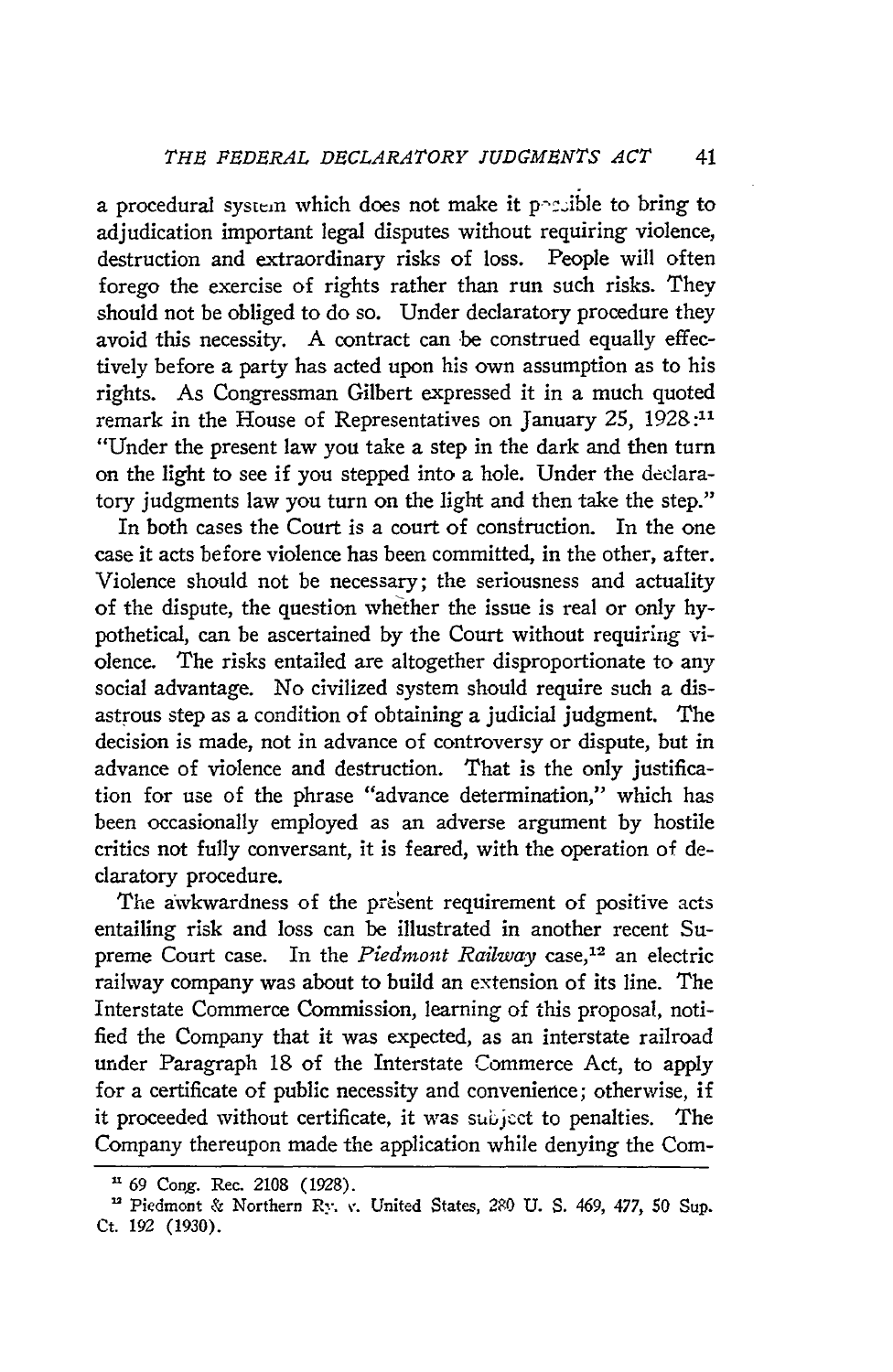mission's jurisdiction, claiming that it was an interurban railway under Paragraph 22 and hence exempt from the requirement of a certificate. The Commission, taking jurisdiction, denied the application. In the suit-to set aside the order the Railway went as far as the Supreme Court only to be told that, if the Commission had jurisdiction under Paragraph **18,** the Commission's order being negative, denied no right and was not subject to judicial review; whereas if the Commission had no jurisdiction under Paragraph 22 the order was nugatory and unreviewable. The only issue was whether the Company was an interstate or an interurban railway, but that issue they could find no way to bring to judicial determination until they actually started to build the extension without a certificate, running the risks of criminal prosecution or governmental injunction and incurring heavy expense and loss of time. And that is what happened. Starting all over again they built part of the extension, were duly enjoined and were then after another expensive journey to the Supreme Court informed that they were an interstate railway and could not lay the track without permission of the Commission.<sup>13</sup> Thus a decision, involving important public works and private and public interests, which could have been given on February 24, 1930, was delayed until May 16, 1932, with all its costs and trouble. The Company had to risk the violation of a criminal statute and submit to expensive proceedings in order to establish whether it was or was not required to obtain the certificate. This no modern legal system should require.

This type of case is closely related to the third class of typical cases for declaratory relief (the second of this special group) in which the plaintiff seeks a declaration of his privilege or immunity from the claims of some challenger of his rights. An obligor, actual or ostensible, here seeks a declaration of his immunity from the claims of a defendant or release from the demands of the obligee. This effort to escape. from ostensible obligations is analogous to the equitable action for the removal of clouds from title, but extends to all legal relations. Debtors may sue creditors to establish the non-existence of the debt; covenantors sue covenantees to establish the obsolescence of the restrictions of a cove-

**<sup>&#</sup>x27; 286 U. S.299,** 52 Sup. **Ct.** 541 **(1932).**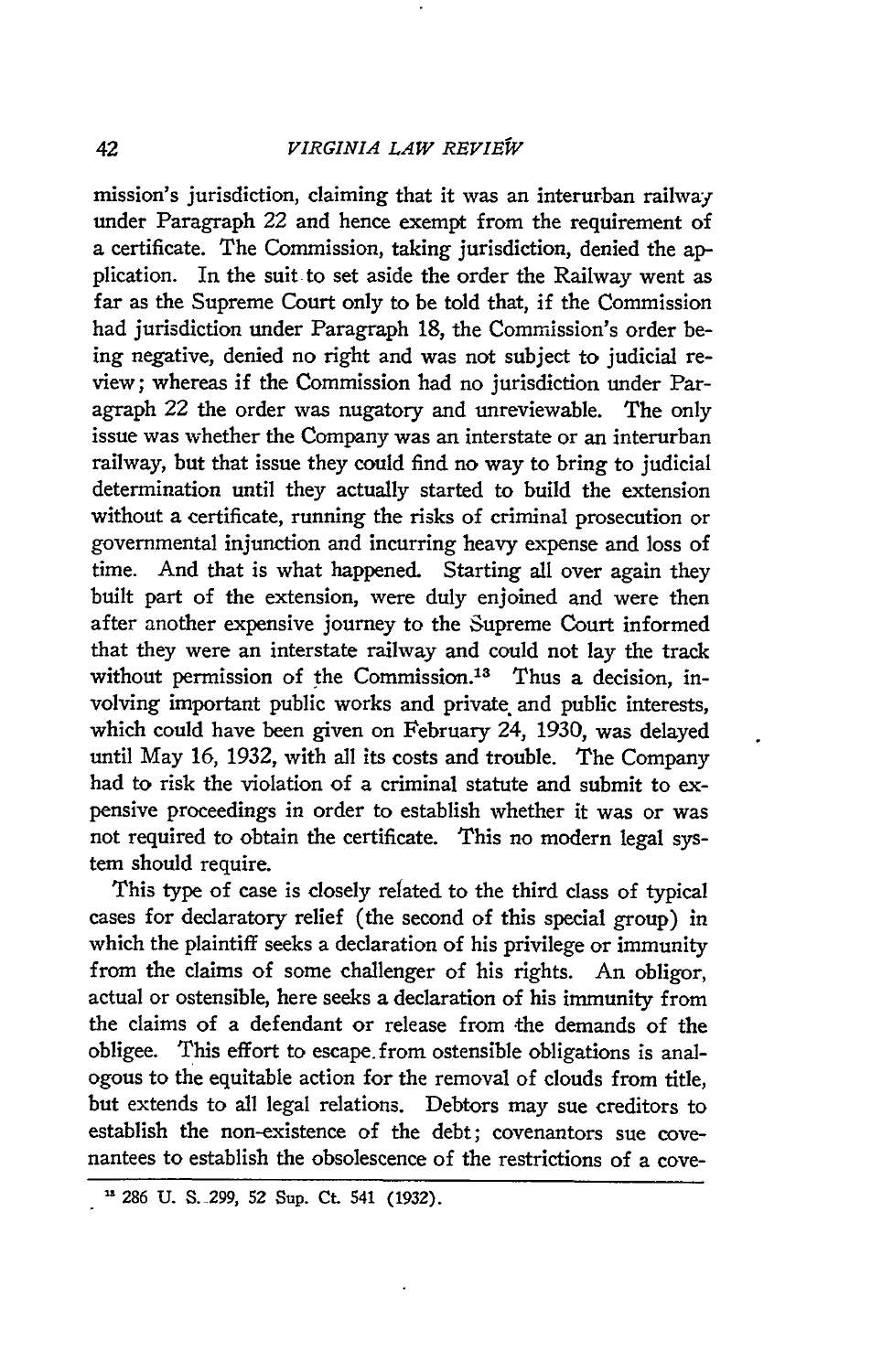nant; lessors sue lessees to establish that they are not bound to renew the lease on its expiration as claimed, but that they are free to let to another; plaintiffs" sue to establish the absence of a duty, the performance of which is demanded of them, particularly that they are releazed from obligations ostensibly accruing in the future; debtors may claim that they are privileged to discharge the debt in depreciated currency rather than gold; individuals may claim all types of immunity from the requirements or restrictions sought to be imposed by Governmental officials; officials may claim immunity from criminal penalty or other sanction if they act as the statute ostensibly commands, contrary to the claim or threat of a potentially injured citizen. The issues are the same whether the plaintiff or prospective defendant initiates the action and so long as danger or penalty threaten and doubt, dilemma and uncertainty menace the parties' freedom of action and peace of mind, there is no reason why the law should not recognize these important interests as legal and give them judicial protection against impairment. <sup>14</sup>

Somewhat similar are the actions of the fourth type (the third of this group) brought by holders of liens, mortgagees, claimants, assignees and other recipients of benefits, to establish the validity of their security or their right to receive the benefit accruing, whenever some threat or danger of its loss or impairment emanates from a defendant in a position to prejudice their rights. These actions are designed to maintain a status *quc* for the benefit of the plaintiff, when thrown into doubt or insecurity by claims of the defendant. They are even more common than those designed to escape peril and insecurity.

III

Coming now to the terms of the Federal Act, it may be ap-

**<sup>&</sup>quot;** A long series of such cases, grouped by categories, is discussed in the chapters on relief from peril and insecurity. in BORCHARD, *supra,* note 2, pp. *307, et seq.* As to tne immateriality oi the identity of the actor in the suit, whether normally plaintiff or defendant, see Fidelity National Bank & Trust Co. v. Swope, 274 U. S. 123, 131, 47 Sup. Ct. 511, 514, where the city sued to establish the validity of its assessment, and the court said: "They (the issues) cannot be deemed any the less so (a case or controversy) because through a modified procedure the parties are reversed and the same issues are finally determined at the behest of the city."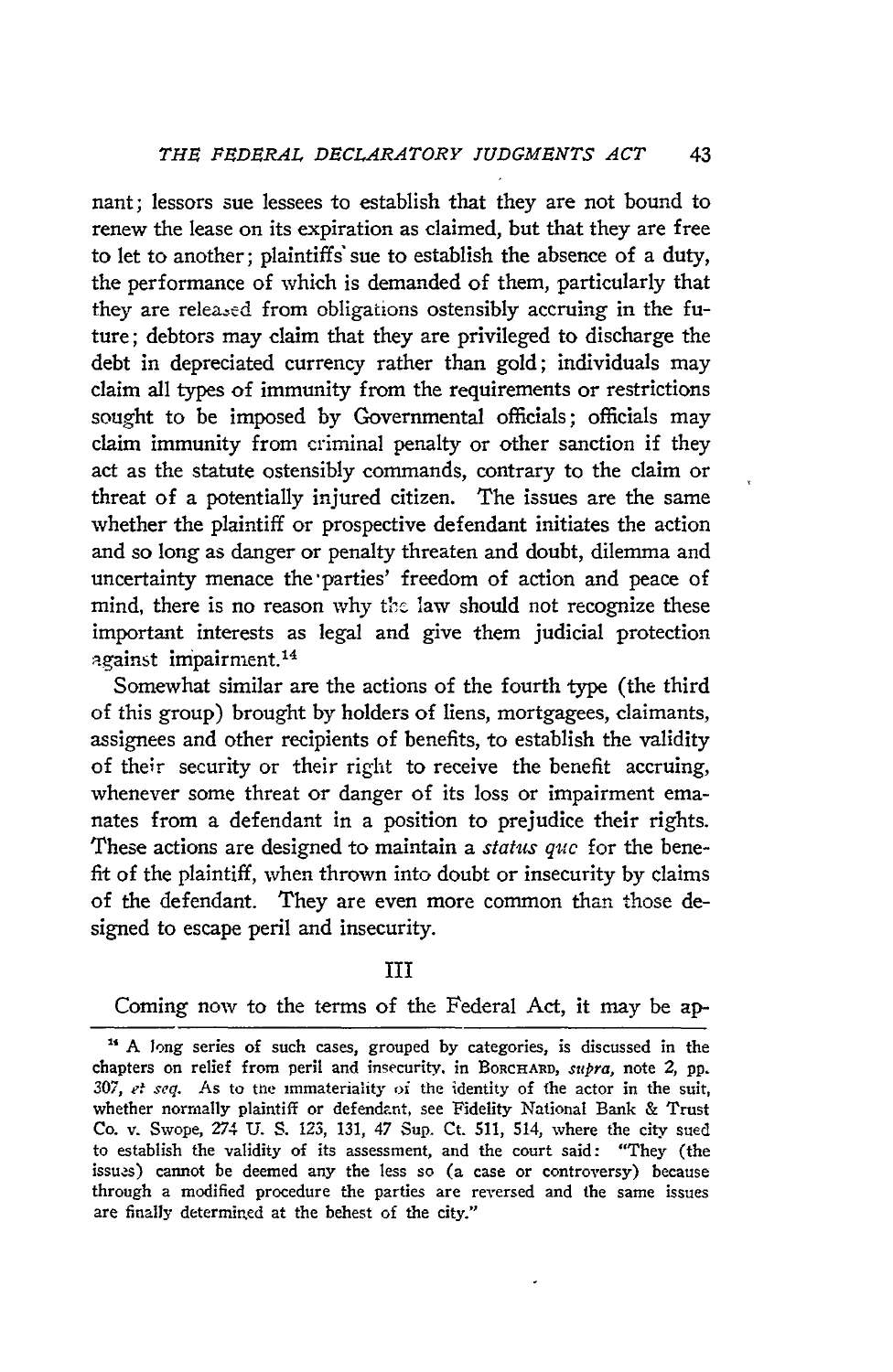propriate to explain some of the principal clauses. The opening phrase "in cases of actual controversy" owes its origin to the since overruled decision of the Michigan Supreme Court in the case of *Anway v. Grand Rapid Railway Company, supra,* note *2,* which held the first Michigan Declaratory Judgments Act unconstitutional on the unjustified assumption that the Act required, or even permitted, the Court to render advisory opinions or decide moot cases. The majority of the Court assumed that the Michigan Act permitted it to decide cases like *Muskrat v. United States,1 <sup>4</sup> a* in which there were no adversary interests between the parties or a subject matter in which the plaintiff had a specific interest or which could be affected by the decision requested. Naturally, there was no federal or any other jurisdiction over such a suit, which sought an abstract advisory opinion. To foreclose the possibility of any such assumption as that into which the Michigan Court fell, the Kansas and California Acts of 1921 and the Kentucky and Virginia Acts of 1922 were supplied with the clause "in cases of actual controversy," a clause designed to make clear what should have been self-evident, namely, that only in an adversary proceeding between parties having conflicting legal interests and definitely affected by the decision, conclusively determining their legal relations, could a declaratory judgment, like any other judgment, be rendered. The unfortunate *dicta* of the United States Supreme Court following *Liberty Warehouse Company* v. *Grannis*,<sup>14b</sup> which also seemed to confuse advisory opinions with declaratory judgments-a confusion into which no other state court followed Michigan-made it seem desirable to prefix to the Federal Act the self-evident clause in question. Its purpose is to make it certain, as the Supreme Court itself announced in *Nashzille, Chattanooga and St. Louis Railway v. Wallace,'5* that non-adversary, non-real or hypothetical issues cannot be adjudicated.

The clause "upon petition, declaration, complaint or 6ther ap-

**<sup>&</sup>quot;a** 219 U. **S.** *346,* 31 Sup. Ct. 250 (1911). **1***4*

*b 273* U. S. **70,** 47 Sup. Ct. 282 (1927).

<sup>288</sup> U. **S.** 249, **53** Sup. Ct. 345. In the Nashville case, the railway company sued for a declaratory judgment that a state tax assessed upon it was illegal, injunction against tax assessments being impossible under Tennessee law and the company rot desiring, as the State insisted, to pay the tax and then sue at law for its recovery.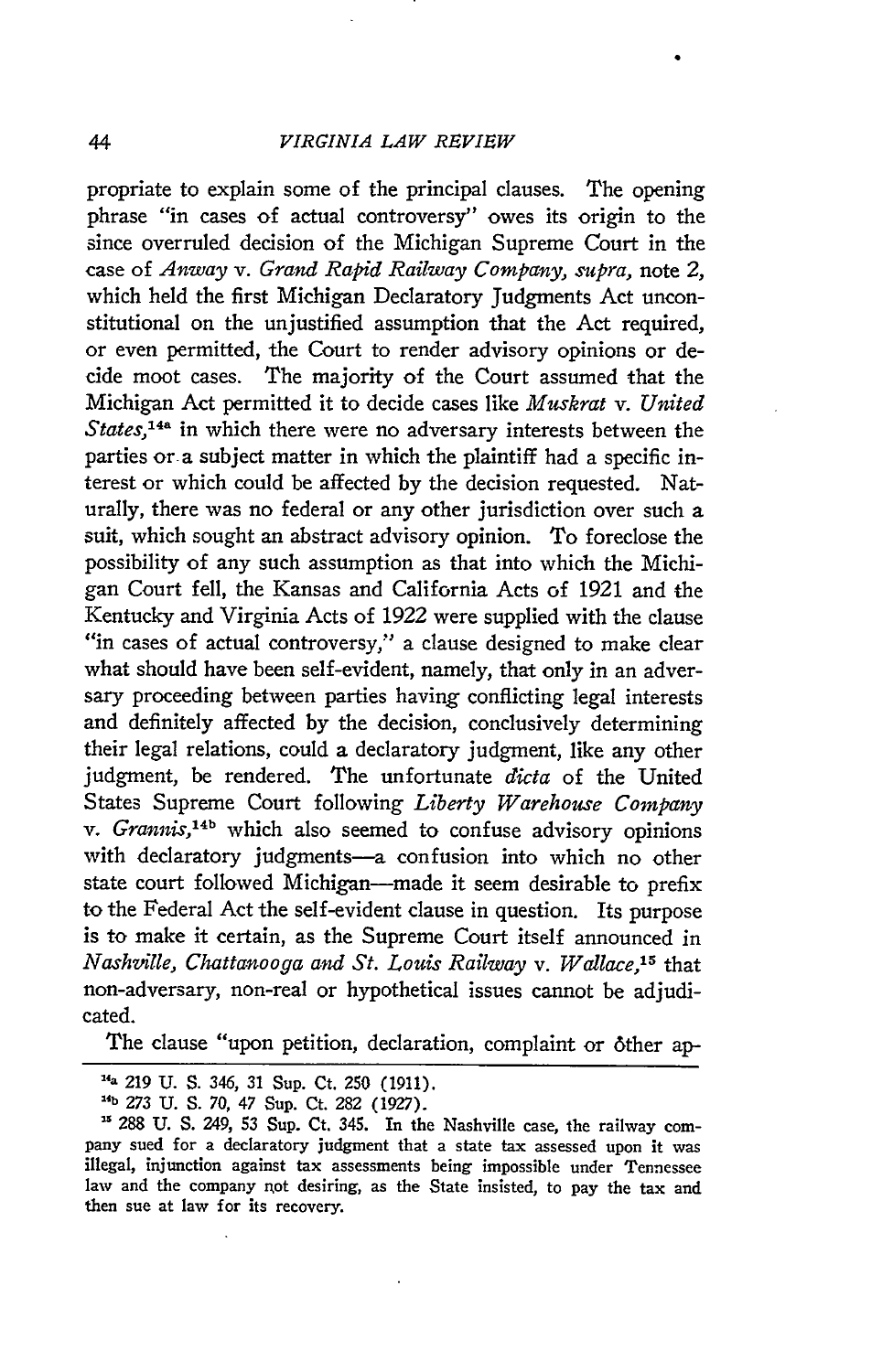propriate pleadings" was designed to furnish the widest possible form of words for the request for a judicial declaration, which may be instituted **by** the plaintiff or defendant, at law or in equity, in any proceeding over which, **by** way of parties and subject matter, the federal courts have jurisdiction. As already observed, the action for a declaration is neither legal nor equitable, but is *sui generis*, a simple request or prayer for a decision in the case declaring the rights of the plaintiff or the parties. The assumption once expressed on the floor of the House and **by** one of the witnesses before the House Committee that there must be an agreed statement of facts, or that both parties must concur in seeking the declaration, is quite unfounded; there need be no agreement of any kind, and in most cases it is brought against an -unwilling defendant who is cited into court to have the rights of the parties declared. There is, of course, no objection to an agreed stipulation on the facts. A defendant also may seek a declaration of rights in his answer or in a counterclaim.

The term "rights and other legal relations" was designed to insure technical accuracy, **by** indicating that "rights" have a limited connotation and are different from duties, privileges, immunities, powers, disabilities and liabilities. The Hohfeldian analysis of jural relations has helped greatly to clarify legal thinking and has been especially useful in the application of the declaratory judgment, which seeks a declaration of a specific right or of some other legal relation or relations on the part of the petitioner. In the Uniform Act the word "status" was interpolated **by** the Commissioners on Uniform State Laws so that the phrase reads "rights, status and other legal relations." The interjection has disturbed the scientific unity intended **by** the original clause, preserved in the Federal Act, but has not interfered in its practical administration.

The clause "whether or not further relief is or could be prayed" is designed to make it clear that the declaratory judgment is an alternative remedy, and not an exceptional or exclusive or extraordinary remedy, to be employed only when no other remedy is available. Unfortunately, an occasional decision can be found in Pennsylvania, New York and Michigan, in which the court, quite **by** way of exception, took the view that a declaratory judgment in the instant case could not be granted because another remedy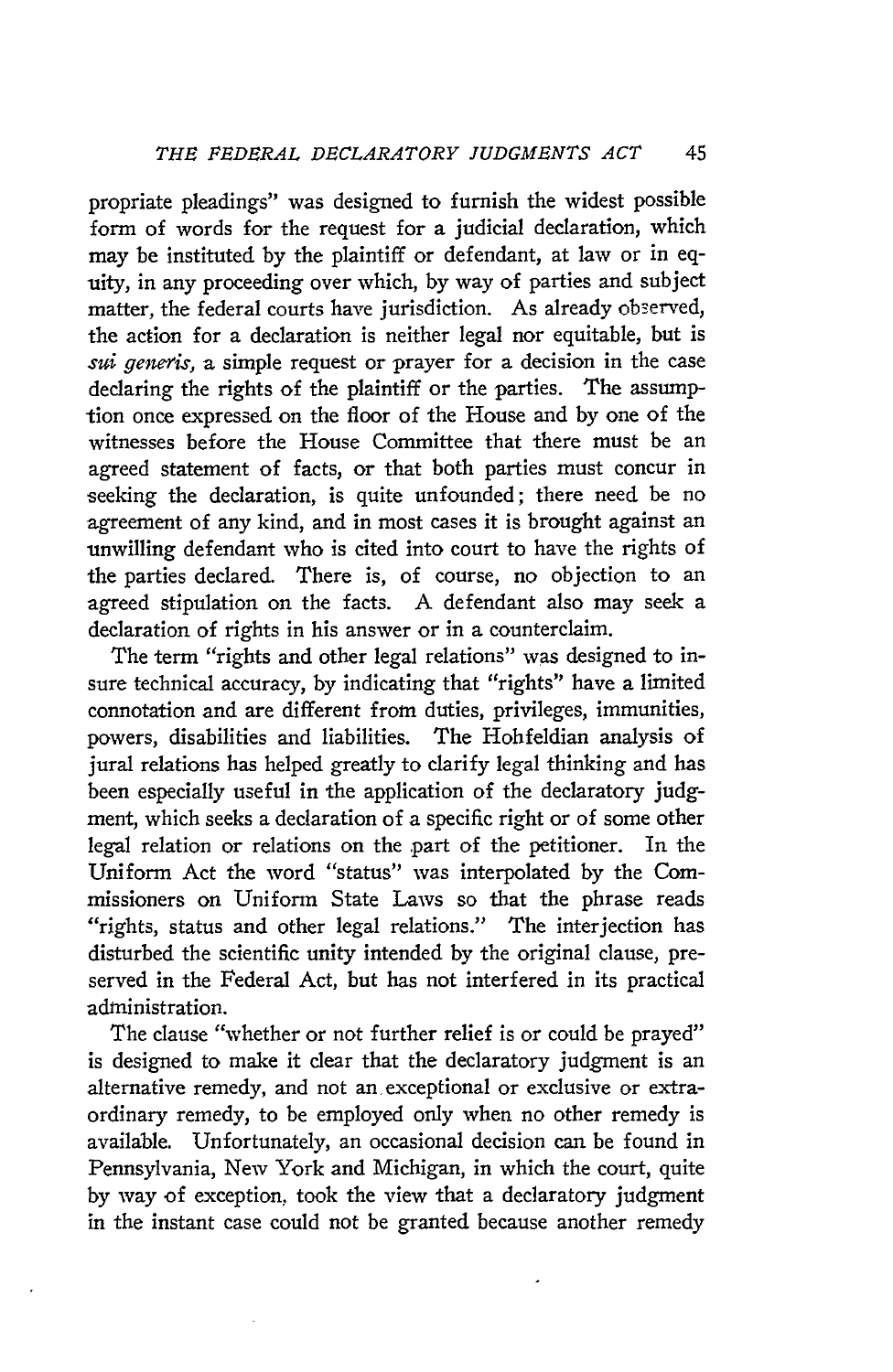46

was available. This is not a sound or sustainable ground for refusing a declaration. If in a particular case the declaration requested would not settle the case or serve a useful purpose, it is proper, in the court's discretion, to decline it, not because another remedy is available, but because the declaration would be pointless. The terms of the Federal Act, as in the case of the Uniform Act, are intended to make it clear that the declaratory judgment can be asked in three contingencies: (1) even though a coercive decree *is also* sought, thus permitting a combination of prayers for a declaration plus coercive relief;  $(2)$  even though a coercive decree could be but *is not* sought, thus enabling a petitioner to choose a milder, in place of a drastic remedy; or (3) even though a coercive decree *could not* have been sought, *i. e.,* in cases where a socalled "negative" declaration of the non-existence of a duty or relief from peril or insecurity is demanded, cases in which no coercive decree is possible. The advantage of combined prayers lies in the fact that while the coercive injunction or decree of specific performance may for technical or other reasons be disallowed, the declaration may, nevertheless, be issued and effectively determine the case, 16 whereas under traditional practice the denial of the injunction or decree of specific performance or damages leaves the substantive issue undecided. Thus, the statute was intended to make it very clear that the mere possibility of requesting or obtaining coercive relief is no bar to a declaratory judgment.

The prayer for declaratory relief is, in fact, not absolutely essential to obtaining a declaratory judgment. In some of the state courts, as in England, the court, having the privilege and capacity to mould its decrees to the needs of the litigants, may *propriu inotu,* if it thinks a declaration useful or preferable to a coercive decree, grant a declaration of right, even though unasked. For example, in *Hasselbring v. Koepke*<sup>17</sup> the Michigan Supreme Court was asked to enjoin the construction of a staircase on the side of a building which would, if and when the plaintiff built up to his permissible line, interfere with an easement of light which he possessed under deed. The Court found it impossible to grant an injunction under the facts, but considered it important to determine and establish the rights of the plaintiff, hence *sua sponte*

**<sup>&</sup>quot;** Erwin Billiard Parlor v. Buckner, 156 Tenn. 278, 300 S. W. **565 (1927). - 263** Mich. 466, 248 N. W. 869 (1933), 32 MIcH. L. Rrv. 112.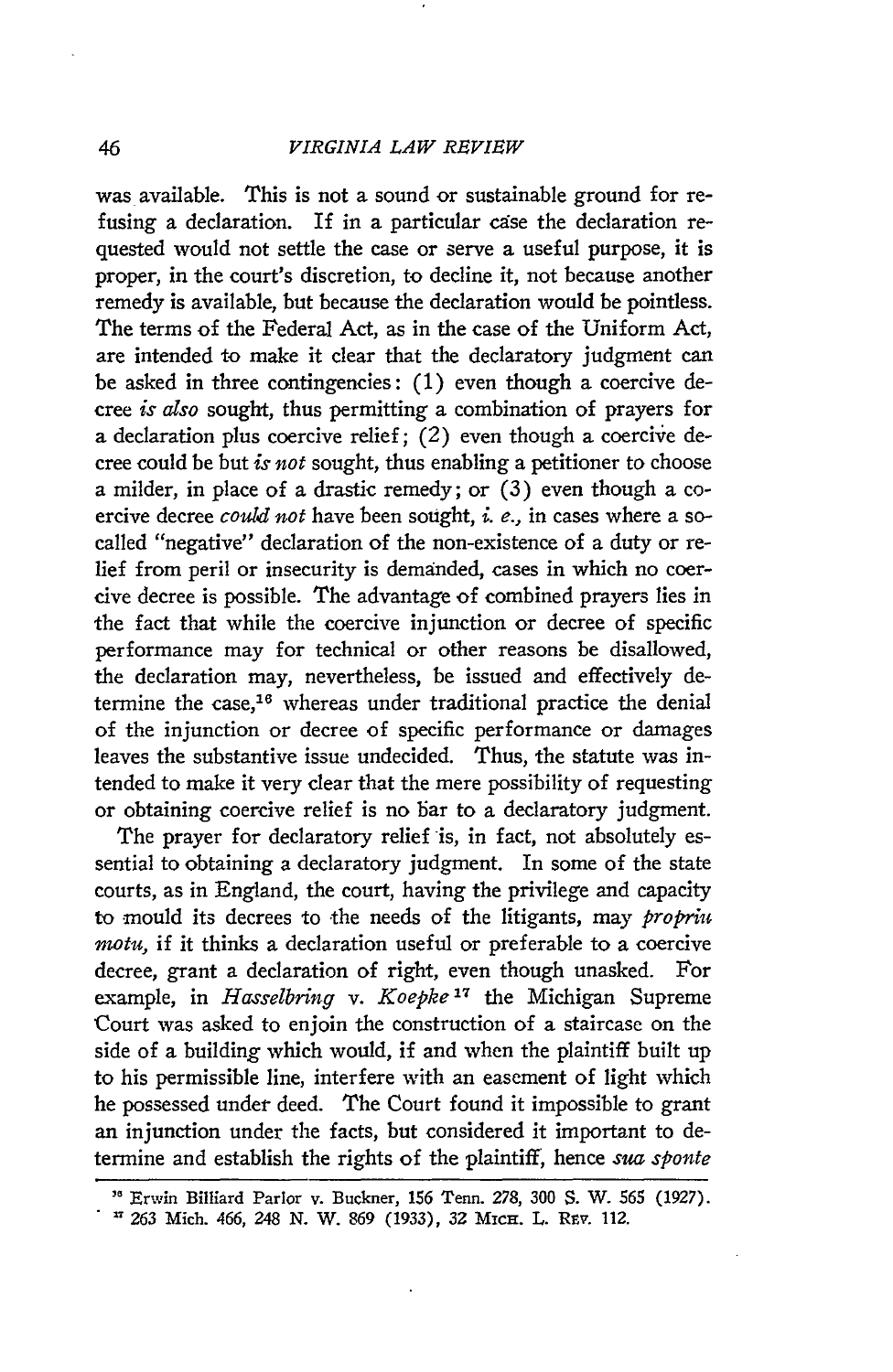granted a declaraiory judgment to the effect that the plaintiff had the right to the easement and that the defendant's staircase would impair it when the plaintiff built. It was an action of the fourth type above mentioned, where the plaintiff needs to insure the maintenance of the *status quo* against prospective impairment and prejudice by illegal acts emanating from the defendant.

The clause that "such declaration shall have the force and effect of a final judgment or decree and be reviewable as such" is designed to indicate that the declaratory judgment is a final judgment like any coercive judgment conclusively determining the rights of the parties and constituting *res judicata.* State declaratory judgments are of the same character, a fact recognized by the United States Supreme Court in reviewing the Tennessee decision in the *Nashville* case. The declaratory judgments of federal courts are equally final and reviewable.

The second and third paragraphs of the Federal Act were added out of an abundance of caution, for in England the requirements of both paragraphs are achieved by customary practice or rule of court. The second paragraph of the new Act providing that "Further relief based on a declaratory judgment  $* * * *$  may be granted whenever necessary or proper" is intended to afford a successful petitioner for a declaration an opportunity to have the judgment carried into coercive effect in the event that a recalcitrant losing party declines to respect it. In practice it has rarely, if ever, been necessary to invoke the ancillary aid of a coercive decree to compel enforcement of a declaratory judgment, for the refusing party can only lose; but if perchance it should prove necessary to coerce, it is easy to apply to the court, on citation of the adverse party, for further and summary relief based on the judgment.

The third paragraph, providing for the submission of questions of fact to a jury on interrogatories, is designed to safeguard constitutional guaranties in this respect and to simplify the finding of facts, should that prove essential in any case. There are, perhaps, several reasons why such provisions have rarely been invoked either in England or the United States: (1) because issues depending on complicated facts requiring the taking of extensive testimony are not usually brought for declaratory relief and are not the most adaptable to that form of relief; (2) because most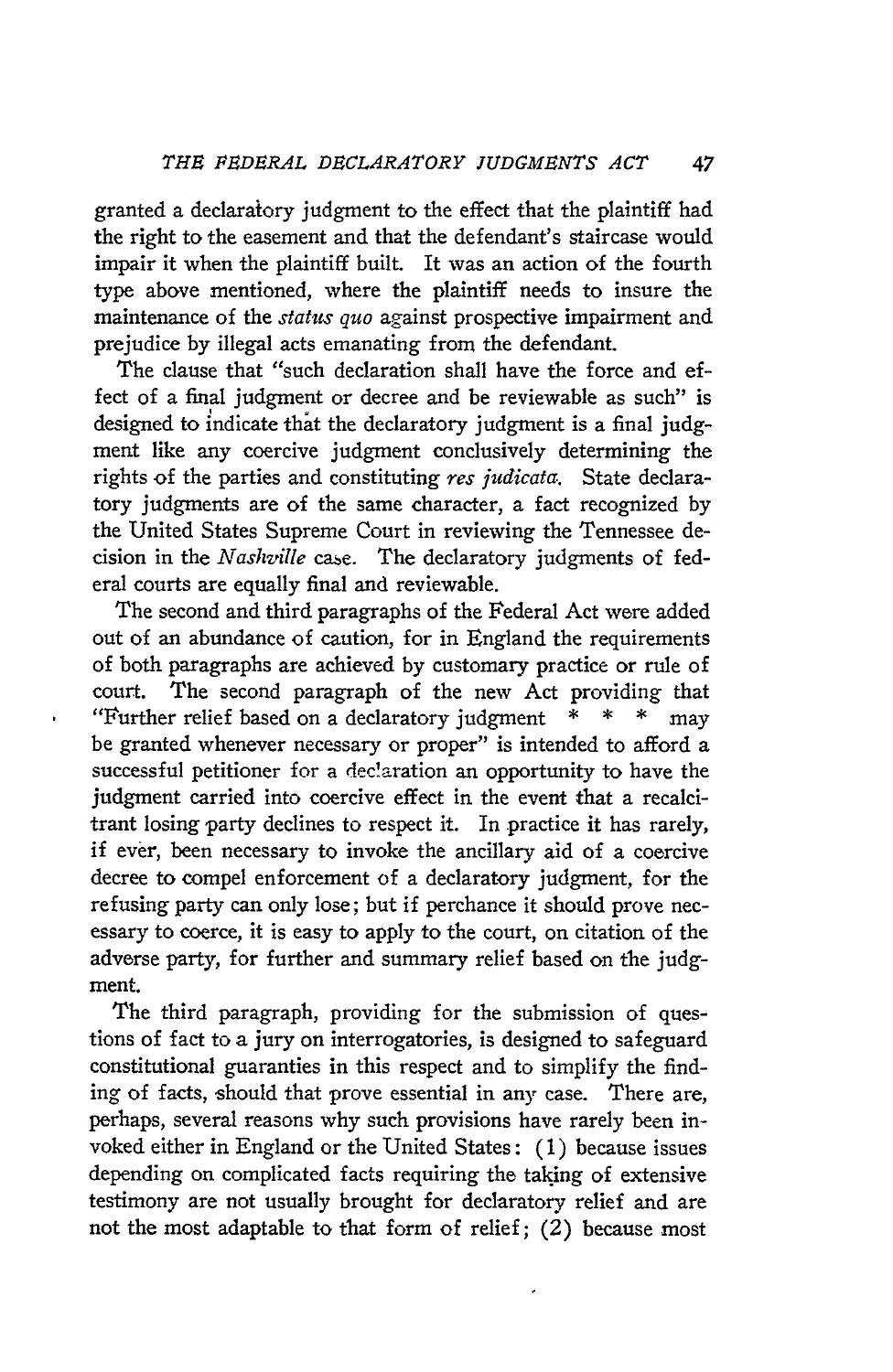of the cases are usually tried as in equity where the judge finds the facts; and (3) because in a suit for declaratory relief on the law side a jury is generally waived. But if a question arises in the course of a trial, or if the parties stipulate or the court concludes that certain issues in a declaratory suit require submission to a jury the way is left open for that form of finding by interrogatories, the answers to which the court will take into account in rendering the declaratory judgment on the law.

Some of the earlier drafts of the federal bill had a fourth paragraph providing that the court may make rules to carry the Act into effect, but this was dropped from later versions because it was felt that the existing rules of practice would be followed in declaratory actions, the only difference involving the prayer for relief, which asks for a declaration, with or without a coercive decree. If the Supreme Court should take advantage of its now complete rule-making power to include rules on declaratory judgments, it may follow the New York and Connecticut example of incorporating into the Rules the results of judicial precedents in the use of the declaration, an experience which in general terms was incorporated in the comprehensive Uniform Act because so many states do not yet confer on their courts adequate rule-making power. The Supreme Court of the United States, like the Supreme Court of Judicature in England, would have been empowered to adopt and make rules for declaratory judgments without any authorizing statute, but in the light of experience it was deemed preferable to have the guidance of an Act of Congress.

## IV

For the rest, the federal courts will doubtless follow the general law and practice of declaratory judgments as developed in England since 1883 and in the United States since 1919. There is no limitation on the subject-matter or type of issue that may be adjudicated by declaration; it may involve the construction of written instruments or arise independently of such instruments. It is, of course, essential that the federal jurisdiction extend to the suit. It is necessary that the parties have a definite and adverse legal interest which will be conclusively affected and determined by the judgment. All the elements of a litigation must be .present; only the prayer for relief is different.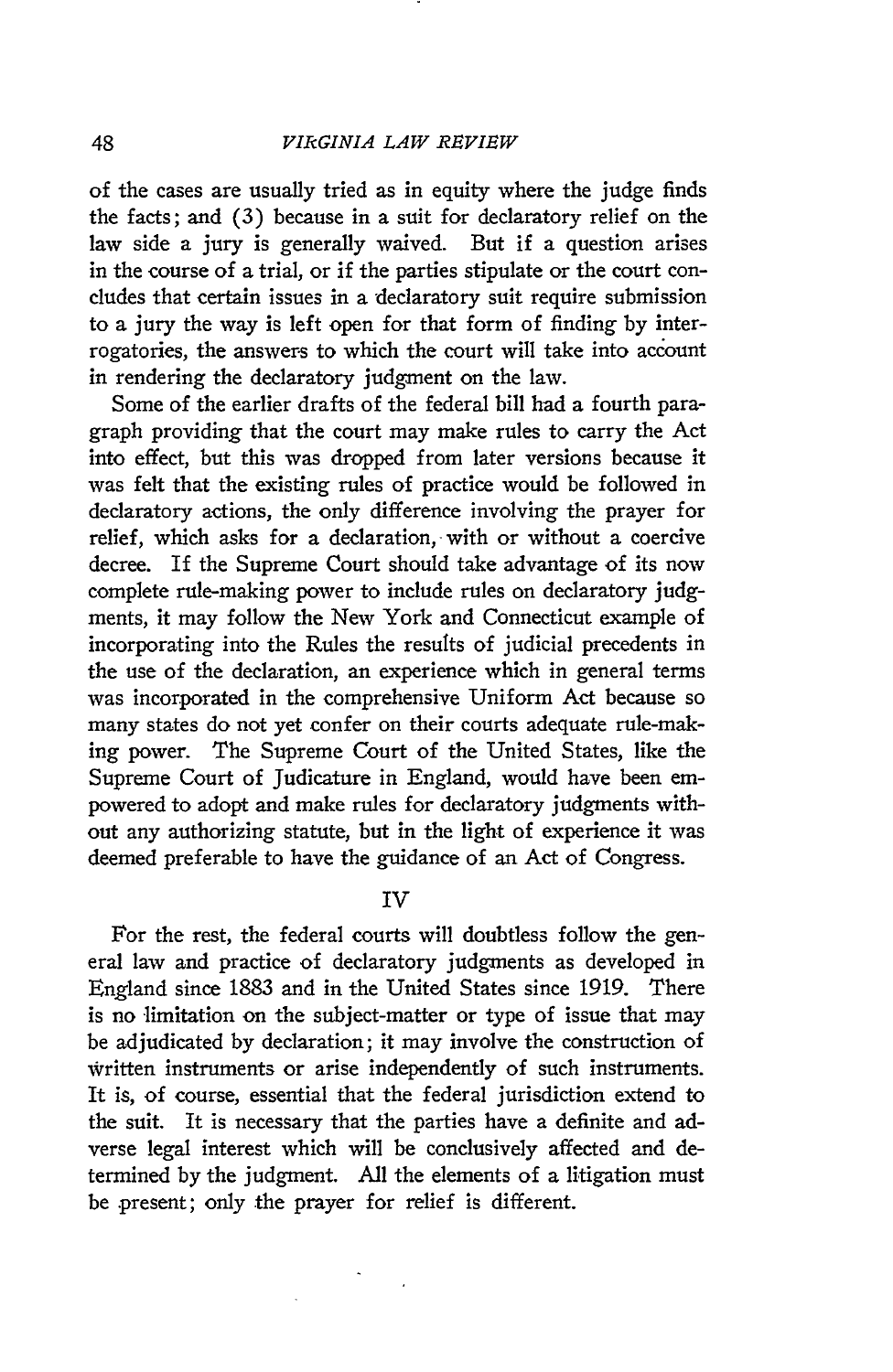49

Issuance of the declaration, it is commonly said, is discretionary with the Court, but this does not imply arbitrariness or caprice, but discretion according to rule and to criteria established by precedent, namely, whether the judgment will serve a useful purpose and whether it will fina1ly settle the litigation. If it does, the declaration must generally be issued, the discretion of trial courts being reviewable on appeal. When issued, the declaratory action will be found to have been simpler, more inexpensive and much speedier than an ordinary action. So effective in this respect have several states found the declaratory action that the code provides that actions for declaratory judgments shall be given preference on the calendar. Inasmuch as the issue submitted in a suit for a declaration is usually a narrow one, on which larger issues often depend, it has been found expedient and useful to afford encouragement to declaratory actions, which permit parties to avoid the accumulation of bitterness and personal hostility which prolonged coercive litigation usually carries in its train.

The greatest usefulness of the declaratory judgment in the federal jurisdiction will probably lie in the field of constitutional and administrative law, in the testing of the statutory and administrative powers of officials under federal and state legislation, in so far as original federal jurisdiction still extends to such control over state action. It will probably to some extent supersede the injunction, which has often been abused to permit an adjudication on the validity of a law or administrative order. In that respect it will be helpful, both in confining the injunction to its legitimate uses and overcoming the growing hostility to that form of restraint on public action, and in bringing to speedy adjudication contested issues between the citizen and the administration. Probably we shall now hear less of suits for injunction before a statutory three-judge court under section 266 of the Judicial Code, for a declaratory action before a single judge will usually serve equally effectively. In most cases what is wanted by litigants is an adjudication on the law, for which the injunction is merely a procedural vehicle and unnecessary appendage; officers will generally obey the law when it is judicially and authoritatively declared and require little coercion, because refusal to heed the declared law would be fruitless and costly. But if in a particular case it seems necessary to tie the hands of officers pending